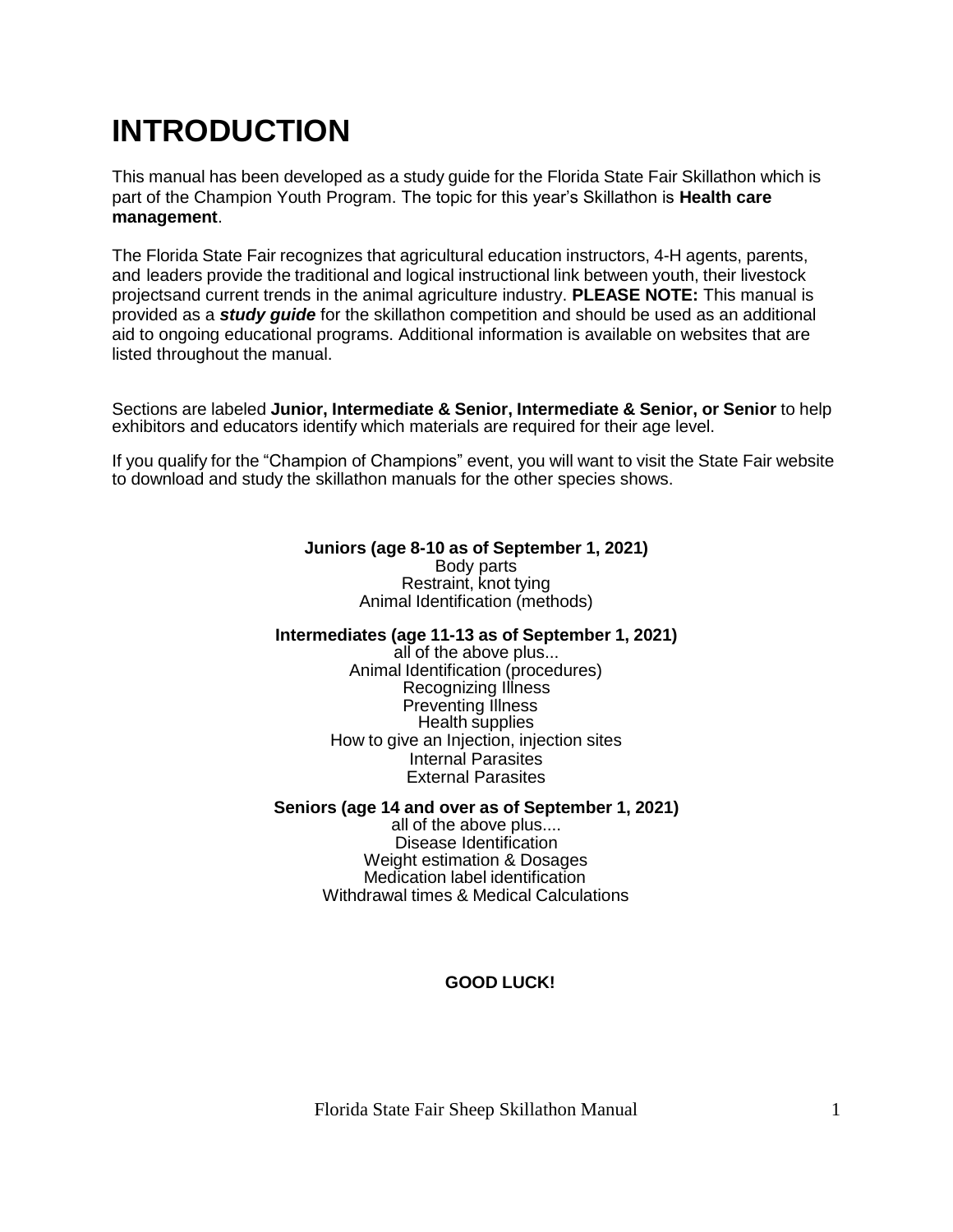### **Animal Health**

Assuring animal health is a primary responsibility of livestock managers. Failure to do so results in animal suffering, decreased productivity and could even pose a threat to human health. Animal health is so important that the United States Department of Agriculture has an Animal and Plant Health Inspection Service (APHIS) to work with the livestock industry in disease prevention: [https://www.aphis.usda.gov/aphis/home/.](https://www.aphis.usda.gov/aphis/home/) Concerns over bioterrorism and potential threats to human health have brought animal health concerns into the spotlight in recent years.

Disease is a departure from health. Disease may be caused by infectious agents like bacteria, viruses, fungi, prions, protozoa and parasites. Infectious diseases might be contagious, passing from one animal to another. Transmission occurs through direct or indirect contact with the diseased animal. Direct contact transmission happens when the diseased animal physically touches or is very close to another animal. Transmission is passed through saliva, nasal discharge, sexual contact, pus, feces, and/or blood, or can be airborne. Diseases may also be transmitted indirectly by a third party or mechanically. Contaminated feeders, waterers, shoes, and clothing, farm equipment and tires, biting insects, wild birds and animals can all transmit diseases. Although exposure to infectious agents cannot be completely avoided, most of the time the animal will remain healthy. On occasion, these agents overwhelm the body's immune system and the animal becomes ill.

Health problems may also occur from noninfectious causes. Malnutrition, trauma/injury, cancer, genetic defects, and environmental hazards like toxins, poison or extreme weather conditions can cause illnesses. While these cannot be passed on to other animals, they can be stressors that lower the animal's resistance to any of the infectious diseases.

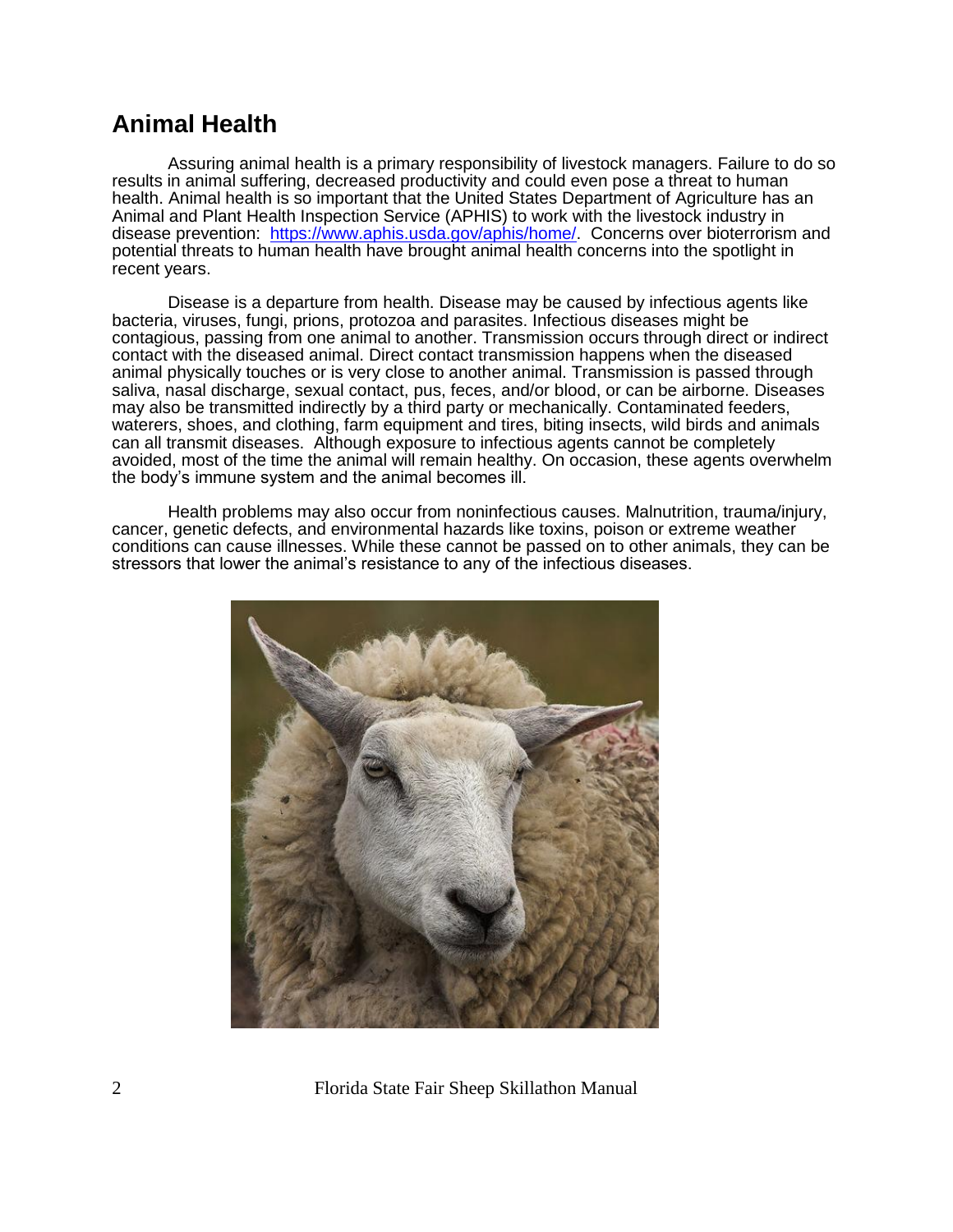# **Sheep Body Parts**

It is important for livestock producers to share a common language. Using the correct names for various body parts is one way to be certain your message is understood. Study the pictures with the names of the body parts labeled so that you can communicate with other producers using correct terms.

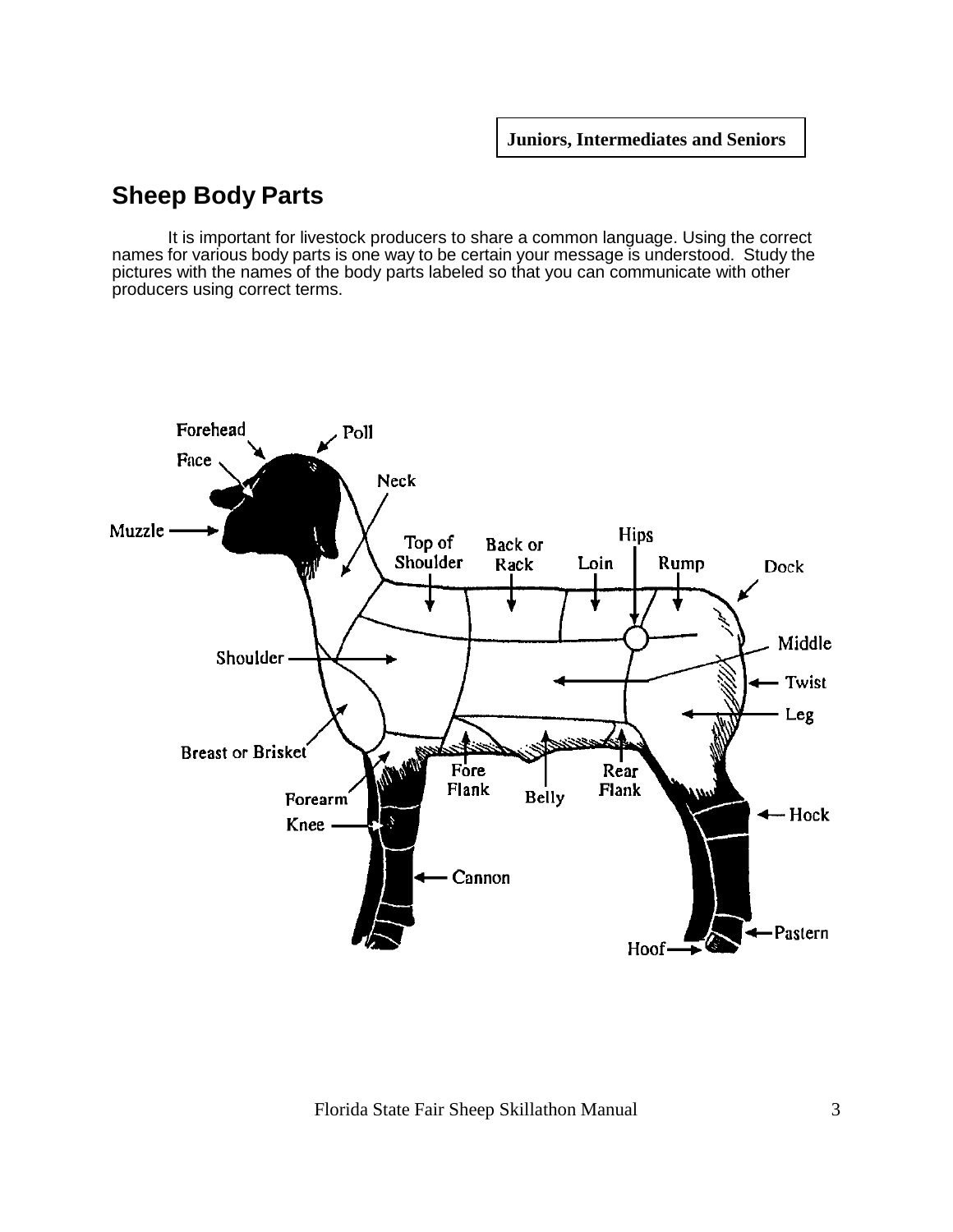# **Restraint**

In order to carry out routine animal health care practices, animals must be prevented from moving about freely. Methods of restraint could be put into five categories.

- 1. Psychological knowledge and anticipation of natural behaviors to accomplish task
- 2. Train or desensitize repeat exposure to stimulus, cotton in ears, blind fold
- 3. Confinement chutes, alleys, stalls, or barriers
- 4. Tools and physical force –ropes, crooks, canes, hands, prods and whips

5. Chemical sedation or immobilization – potentially dangerous, should not be used without veterinary supervision.

Whichever method or methods are employed, it is important to use common sense, plan ahead, be safe and always use SELF CONTROL. Haste is the enemy. Ask the following questions: Will the method minimize the danger to the handler? Will the method minimize danger to the animal? Will the method cause unnecessary pain or fright? Will the method allow the management technique to be completed as necessary? If any of the questions are answered negatively, other restraint methods should be used.

# **Ropes Used in Restraint**

Rope is one of the tools used most often by livestock producers. Knowledge of rope, knots, and hitches is indispensable. The most common type of rope used by livestock producers is the three strand braided rope which can come in many diameters and be made of man-made or natural fibers. Cotton ropes are soft, flexible and are least likely to cause rope burn though not as strong as other fibers and will rot and deteriorate over time. Cotton ropes are good for tying up limbs, for neck ropes and for lead ropes (if 5/8 inch or larger). Nylon is the strongest type of rope and will not rot from water or mildew but will stretch and often causes rope burn. It makes the strongest lead rope and is excellent for slinging and total restraint. Regardless of the fiber, ropes should be of fairly wide diameter, soft-surfaced and free of knots. Webbing should be free of rust and dirt and have smooth surfaces. Ropes should be kept clean, dry and untangled.

### **Knots for Livestock Handling**

There are many circumstances in sheep handling that will require you to tie knots. Take the time to learn to tie several types of knots and hitches so that you will have the right knot for the right circumstance. Practice often so that it becomes second nature. In an emergency situation, you do not want to have to think about which knot to choose and how to tie it.

**Knots** join ropes together, attach ropes to a post or rail, or attach ropes to an animal.

**Hitches** are used to attach a rope to a post or rail - only thing securing the rope to post is the pressure of one rope coil wrapping upon the others.

**Splices** are used to permanently join ropes to one another - individual strands from each rope are interwoven with strands from the other.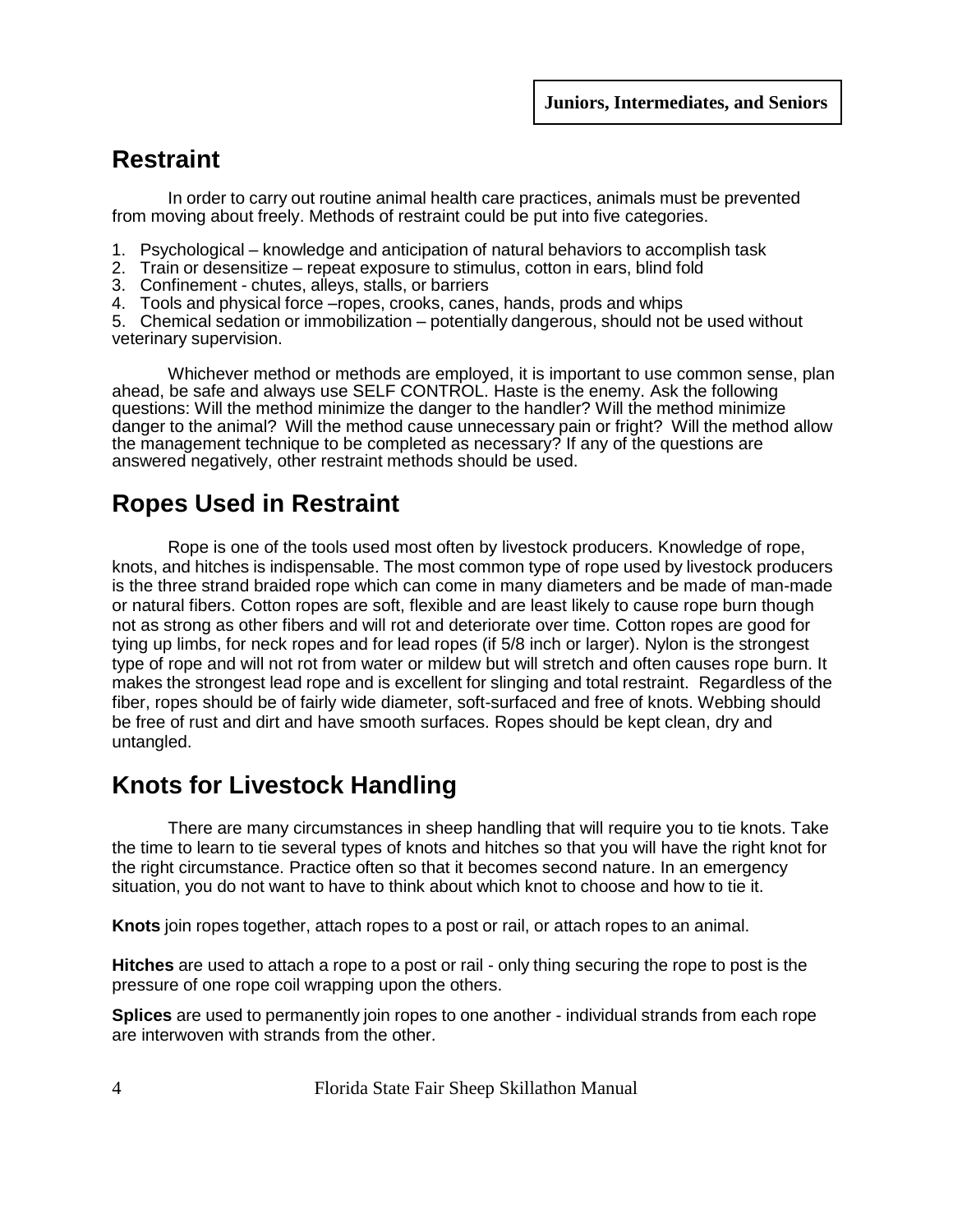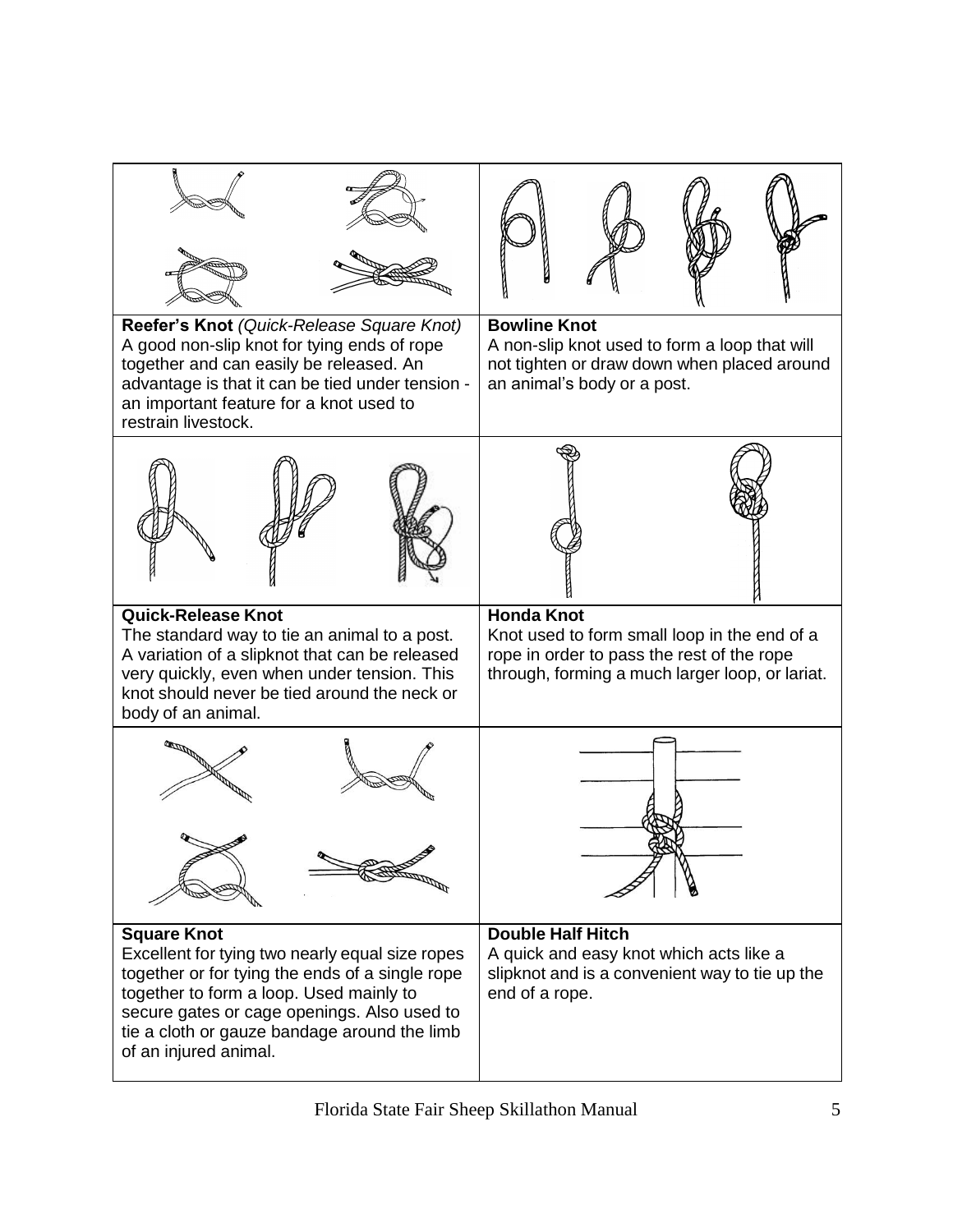### **Methods of Animal Identification**

Proper animal identification has always been essential for record keeping and for efficient execution of normal management practices. In recent times, the threat of bioterrorism and the potential for rapid spread of diseases affecting livestock and human populations has led to the development of the **National Animal Identification System (NAIS).** The intent was to enable 48-hour trace back of the movements of any diseased or exposed animal to help ensure rapid disease containment and maximum protection of America's animals. Opposition to the program has led to less restrictive regulations for improved traceability of U.S. livestock moving between states. Animal Disease Traceability website:<http://www.aphis.usda.gov/traceability/> Most sheep and lambs must have premise identification ear tags because of the threat of Scrapies. For more details you may visit the American Sheep Industry Association website: [http://www.sheepusa.org/Home.](http://www.sheepusa.org/Home)

In Florida sheep must be identified with their flock/herd of birth to comply with the state's scrapie identification requirements. Only USDA/APHIS approved identification methods can be utilized. These include:

- Official USDA APHIS Veterinary Service ear tags
- Premises identification tattoos
	- o Tattoos must be legible and contain the flock/herd number and unique animal number.
	- $\circ$  Tattoos must be accompanied by either an official breed registration certificate or a health certificate that includes the corresponding official registration number.
- Electronic microchip/implant
	- o Microchip/implant must be accompanied by owner statement of ID numbers and chip manufacturer. The owner should have a chip reader for verification of placement.

For more information on goat identification requirements, and requirements to move goats in and out of Florida, visit the FDACS website: [https://www.fdacs.gov/Agriculture-](https://www.fdacs.gov/Agriculture-Industry/Livestock/Animal-Movement/Sheep-Movement-Requirements)[Industry/Livestock/Animal-Movement/Sheep-Movement-Requirements.](https://www.fdacs.gov/Agriculture-Industry/Livestock/Animal-Movement/Sheep-Movement-Requirements)

Many identification options exist for sheep, some permanent, and some temporary. Whatever method is chosen, it should be visible, easy to apply, unalterable, inexpensive and whenever possible, not cause harm or discomfort to the animal. No single method meets all of these criteria so most producers use a combination of ID methods. Possible methods of sheep identification include: ear tattooing, ear notching, ear tags, neck chains, paint branding and transponders (electronic ID).

#### **TATTOOING**

Advantages - It is permanent and does not disfigure the animal.

Disadvantages - Animal must be confined in order to read tattoo. Tattoos are hard to read on dark-skinned animals. Must wait until lamb is 6 months old so tattoo is readable.

Equipment Necessary - Squeeze Chute or Head Gate Tattooing Instrument Tattooing Numbers &/or Letters Tattooing Ink or Paste Alcohol **Clean Cloth**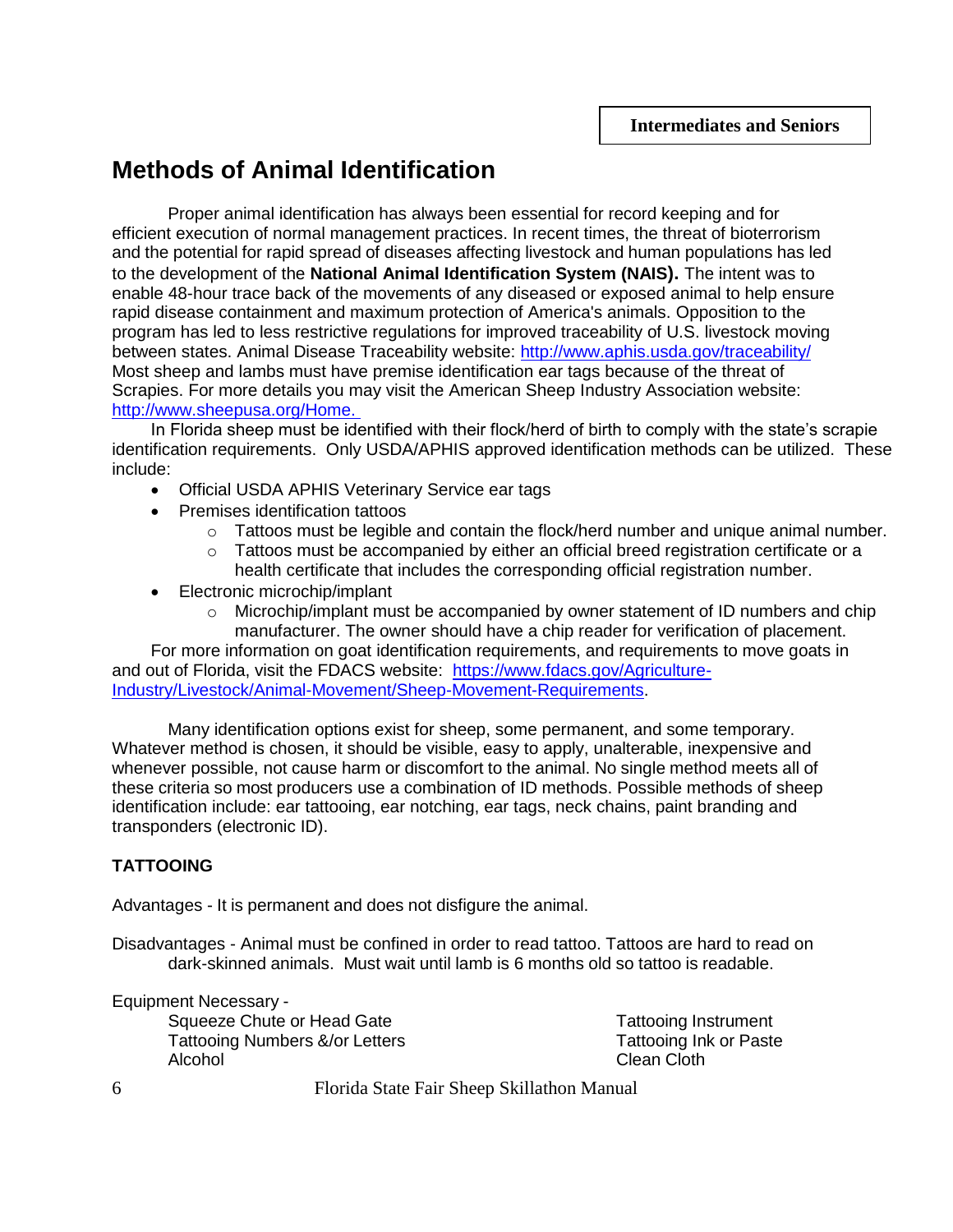#### Procedures -

- 1. Assemble the necessary equipment. It is important that the numbers and/or letters be placed into the tattooing instrument in the proper order. As you look at them in the tattooing instrument, they should appear backward. Always check the numbers and/or letters on a piece of paper or cardboard before you begin to make sure they are correctly placed.
- 2. Restrain the animal.
- 3. Locate the widest spot in the ear between the rib of cartilage nearest the bottom and the two ribs at the top
- 4. Clean the inside of the ear, where the tattoo will be placed, with a cloth soaked in alcohol. Infections or warts can result if a tattoo is placed in a dirty ear.
- 5. Position the tattoo instrument inside the ear so that the needlepoint dies are above the ribs as described in step three. Squeeze the handles of the tattooing instrument together completely and quickly; then release them fully.
- 6. Rub tattoo ink or paste into all of the needle marks. Work the ink or paste well into the marks.
- 7. The same procedure can be used on the inside of the flank where there is no wool growth. It will be necessary to set the sheep on its rump for this process.
- 8. Clean the tattooing equipment with Nolvasan (disinfectant) after each day of use.

#### **EAR TAGGING** (plastic)

Advantages - Economical; can be read from a distance.

Disadvantages - Plastics tend to become hard and brittle in cold weather; easily lost;

> Pre-numbered tags with block-type numbers are difficult to read if they get soiled.

#### Equipment Necessary -

Squeeze Chute or Head Gate Ear Tag and Applicator Antiseptic Marking Fluid Cloth

#### Procedures -

- 1. Select tag style.
- 2. Select the tag size.
- 3. Select contrasting ink and tag colors.
- 4. Select a numbering system for the ear tags.
- 5. The next decision will be whether to purchase pre-numbered or blank tags. Prenumbered tags are more convenient, but not as adaptable to your "system" as the blank tags can be. Make this decision based upon the unique needs of your operation. If you choose the blank tags, number the plastic tags with marking fluid recommended by the tag manufacturer. Plastic tags should be numbered the day before they are inserted into the ear. Number the tags with large numbers along their bottoms so that they can be seen from a distance. Soak the tags before application.
- 6. Insert the ear tag into the appropriate applicator. Each tag manufacturer has an applicator designed specifically for its type of tag. Two-piece tags require that the male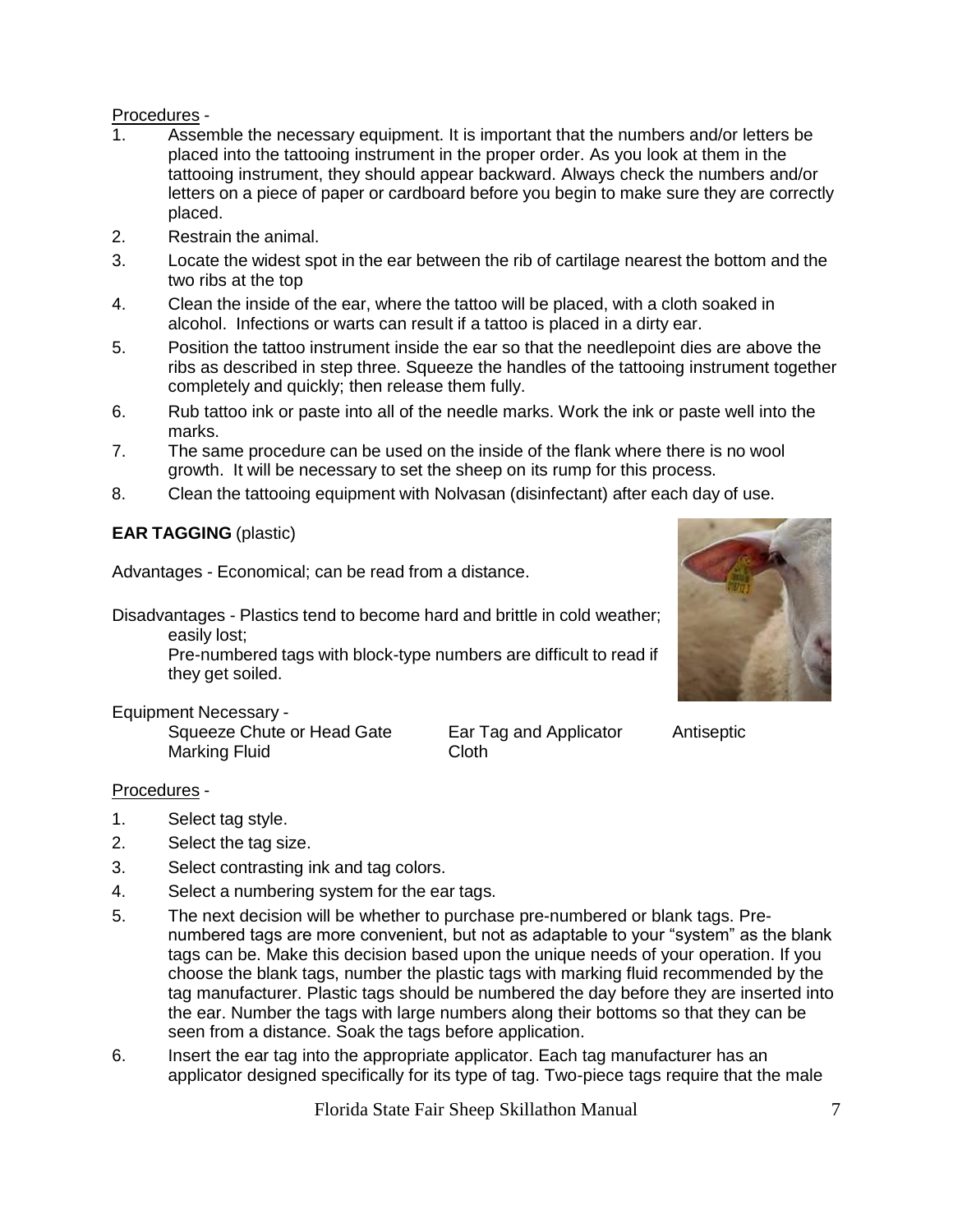portion of the tag be slid over a pin and the female portion inserted into a clip. Be sure to follow the manufacturer's directions when inserting the tag into the applicator. When using two part tags make sure that the male portion of the tag lines up with the female portion of the tag.

- 7. Select the ear to be tagged.
- 8. Select the tagging site on the ear. For lambs, it is best to locate a spot on the widest part of the ear and above the lowest rib on the ear, but below the top two ribs.
- 9. Hold the ear of the lamb with one hand while using the other hand to insert the ear tag. Be certain to restrain the head securely while piercing the ear until the pliers are removed so the lamb will not tear the ear by shaking its head.
- 10. Release the animal and allow it to return immediately to its flock mates.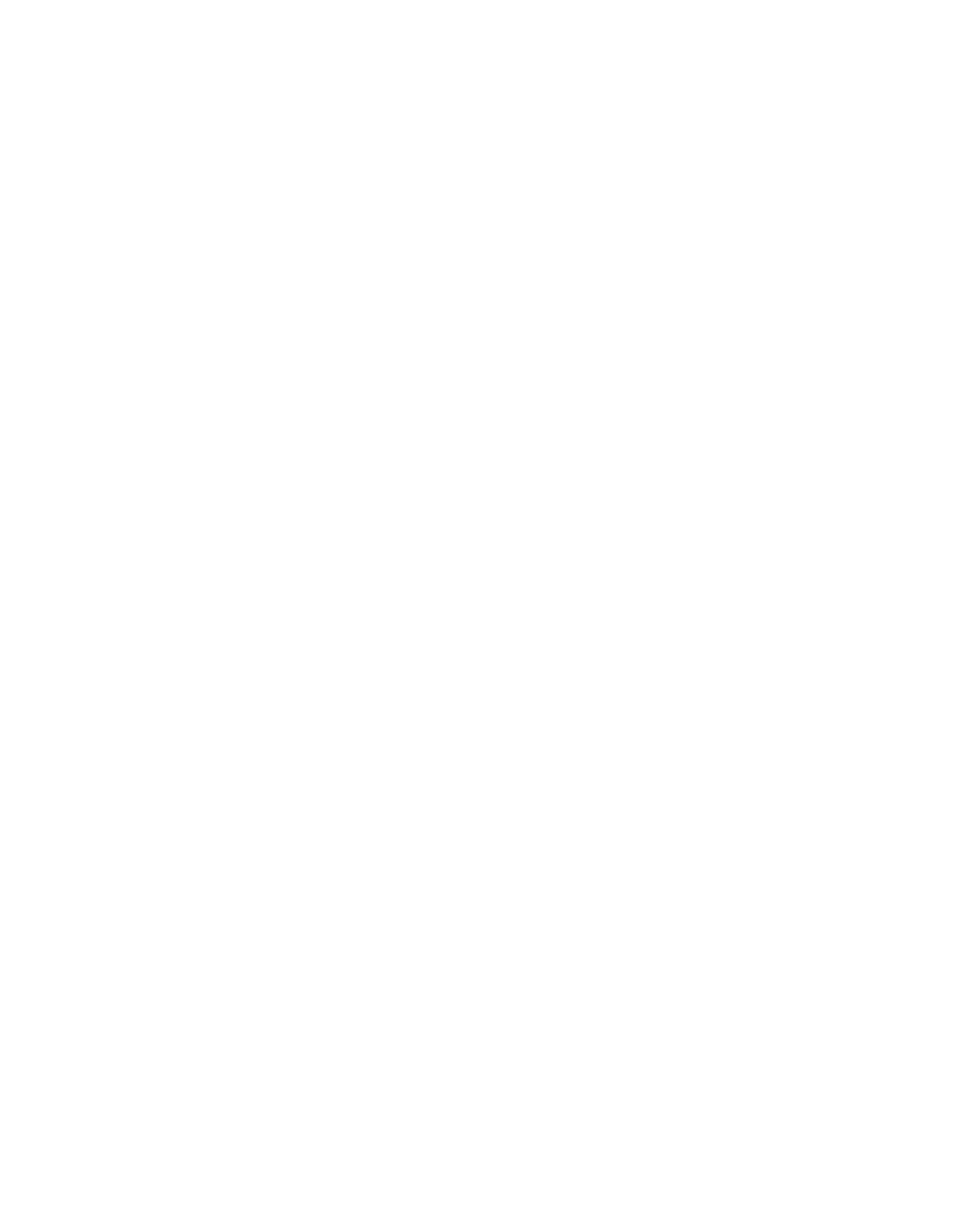#### **EAR TAGGING (metal)**

Advantages – Durable.

Disadvantages – Difficult to read at a distance.

Equipment Necessary Self-piercing tag or non- piercing tag and hole punch **Pliers** 

Procedures –

Self-piercing metal tags

- 1. Insert self-piercing ear tag into the pliers.
- 2. Find the area on the inside of the ear that has the widest space between the ribs of cartilage.
- 3. Place the ear tag in the ear with the number facing forward. Clamp it tightly so that the tag is sealed to prevent its loss from the ear.

Non-piercing metal tags

- 1. Locate a spot in the widest part of the ear between the rib nearest the bottom an the two ribs at the top.
- 2. Punch a clean hole through the ear, removing any loose cartilage that remains.
- 3. Place the ear tag in the ear with the number facing forward.
- 4. Clamp the ear tag together with a pair of pliers or bend the small tab at the end of the tag to secure it in the ear.

#### **PAINT BRANDING (Stenciling)**

Advantages - Easy to read; Can be used on young lambs shortly after birth;

Disadvantages - Temporary.

Equipment Necessary - Paint brands (2½" for lambs, 4" for sheep) Wool-branding paint



#### Procedure -

- 1. Pour a small amount of wool-branding paint into a container to saturate a piece of cloth or burlap.
- 2. Place the stencil in the container until the figure is covered with branding paint.
- 4. Place the stencil on the back of the lamb or ewe so that it can be read from front to rear while standing on the left side or left to right while standing at the sheep's rear.
- 5. Allow the paint to dry before moving or handling the animal.
- 6. Clean the equipment after use.

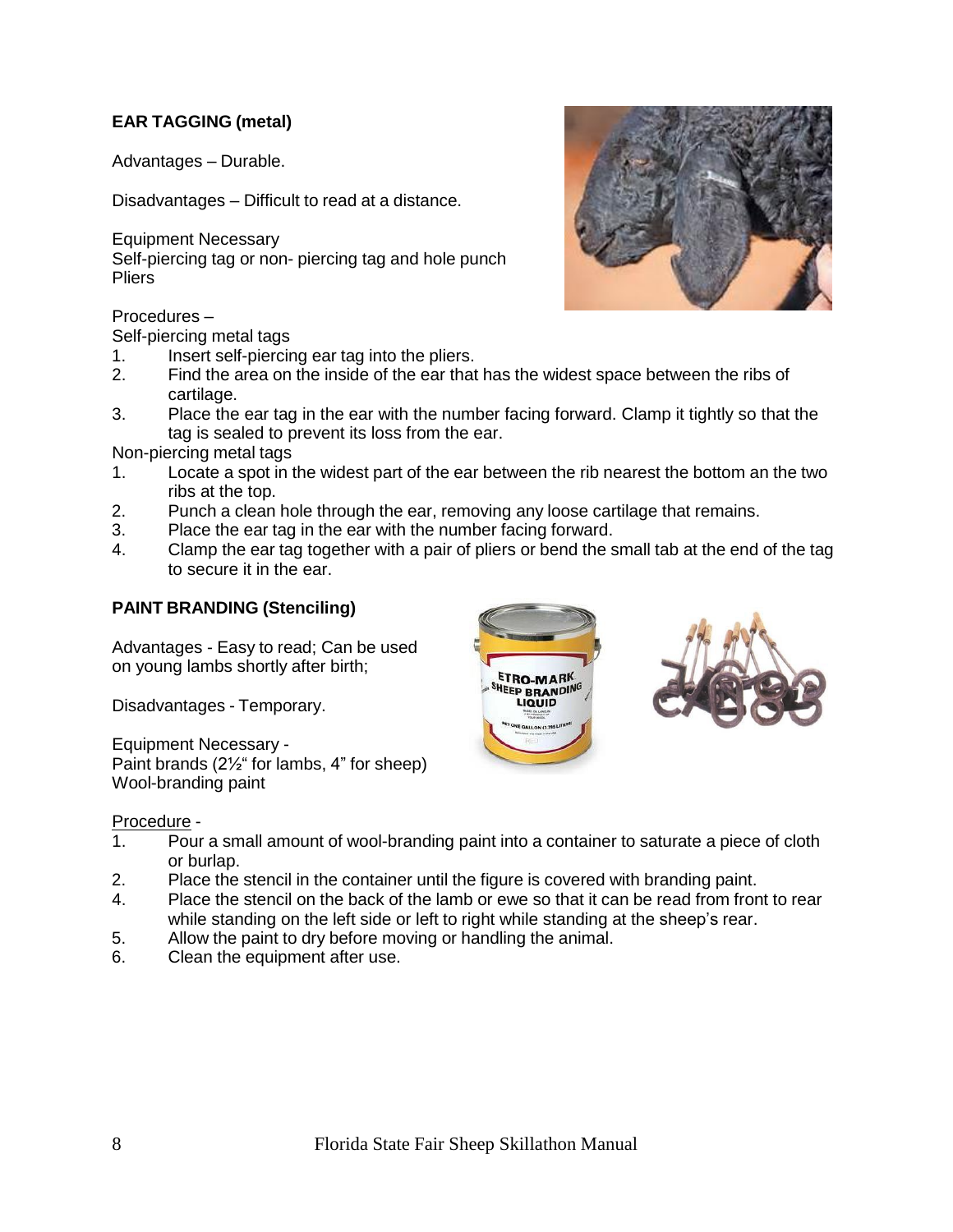#### **EAR NOTCHES**

Advantages - Permanent; most economical method

Disadvantages – Detracts from appearance for show animals; difficult to read on breeds with wool on the ears

Equipment Necessary - Ear notcher, antiseptic

#### Procedure –

- 1. Choose a simple system like the one used in pigs. This system can be used to number 999 animals. If more numbers are needed, a hole can be punched in the middle of the left ear for 1000 and the middle of the right ear for 3000.
- 2. Check the number of the lamb and determine where to put the notches.
- 3. Hold the sheep by the head and use notches to remove a V-shaped amount of tissue from the edge of the ear in each of the locations needed to mark the correct number.
- 4. Treat the notches with iodine or some other antiseptic.



### **Sheep Health Supplies**

Research the following items and practices to gain knowledge of their purpose in livestock production. Be prepared to identify these items and explain their use. Livestock equipment supply catalogs are a good study resource. Some have photographs on their web sites.

- Antiseptic/disinfectant
- Balling gun
- Blood stopper
- Epsom salts
- Dewormer
- Emasculator/Elastrator
- Ear tags
- Disbudding iron/dehorner
- Dose syringe
- Drench bottle
- Fly tag
- Ear notcher
- Ear punch
- Ear tag,
- Hoof trimmers
- Mineral oil
- Needles
- Paint brands/stick
- Penicillin
- Probiotic
- Stomach tube
- Syringes
- Tattoo
- **Thermometer**
- Tincture of Iodine
- Vaccine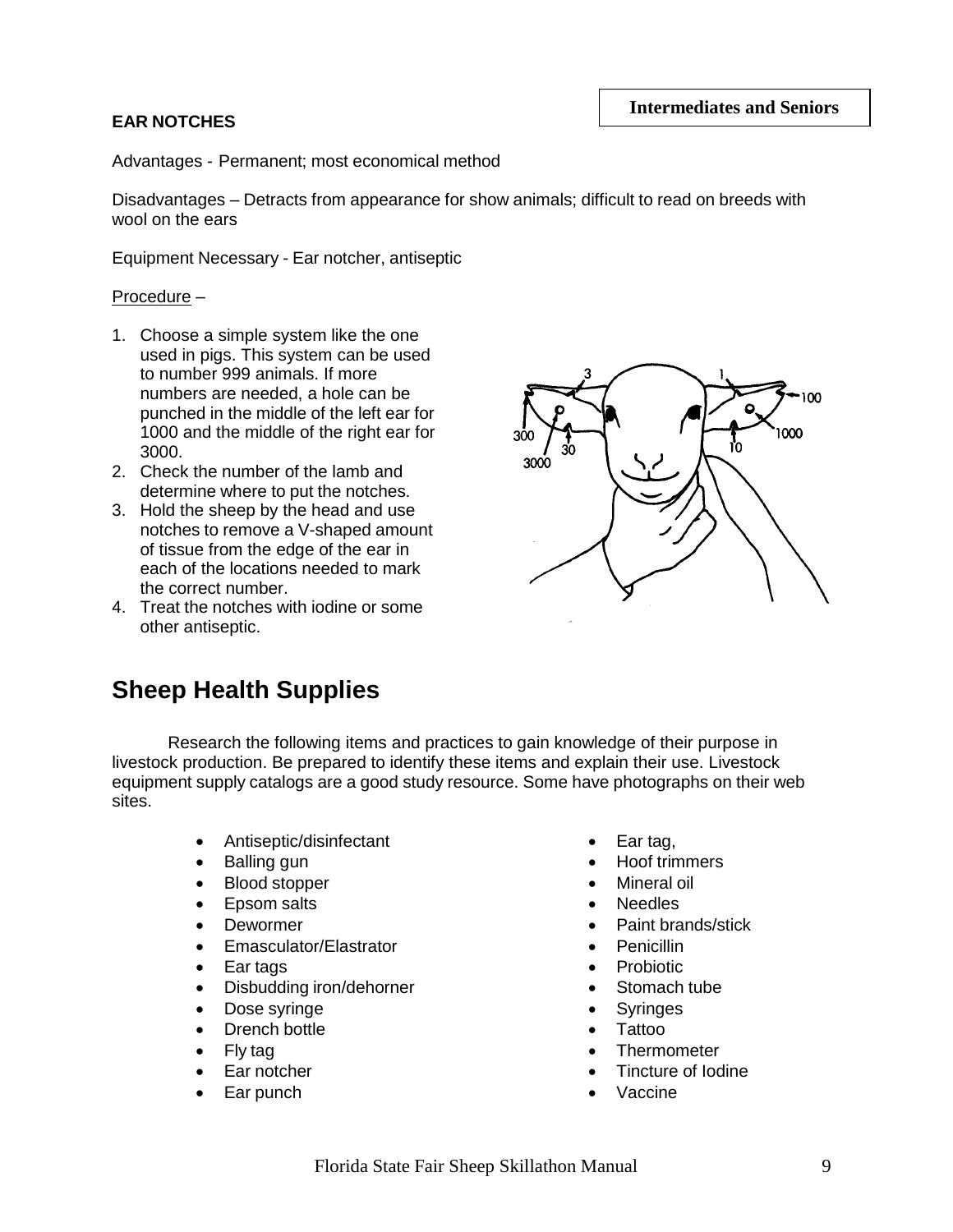### **Recognizing Illness**

How do you know if an animal is healthy or not? One of the keys is to understand what is normal so that you can recognize what is abnormal. Once this skill is learned, it becomes easier to recognize abnormal behavior. This is a skill that develops after working with and caring for livestock over time. Deviation from normal can be an early indicator that something may be wrong. This knowledge and close observation allows early intervention. Some of the characteristics that serve as the basis for assessing animal health include: *Normal Eating Behavior, Group (Herd) Behavior, Normal Vital Signs, Normal Fecal Pattern and Consistency, Sounds or Acoustical Communication, Normal Stance, Movement, Posture and Activity Patterns*

Keeping good records of feed and water intake, death loss, reproduction rate, and/or growth rate can help you notice if there is a health problem in your flock. Major changes over time may mean a disease is present. Managers should take time each day to drive through the flock and notice the sheep's actions and reactions,

Monitoring health in farm animals often includes assessing *vital signs* such as *body temperature, pulse rate and respiration rate*. The body's response to an infectious agent or some other problems often results in a change from normal in one or more of the vital signs. Recognizing these changes along with other symptoms may allow early identification and treatment of a problem before it gets out of hand. Body temperature is measured with a rectal thermometer while the animal is properly restrained and averages *102 (100.9 – 103.8) ˚F.* Pulse is the surging of blood through arteries and is usually defined as the heartbeats occurring in a minute (bpm). In sheep it can be felt directly by placing the fingertips between the ribs, just behind the elbow or by palpating the femoral artery one third of the way down the inside of the hind leg; averages 75 *(60 – 90) bpm.* Respiration rate can be measured by simply counting the expansion and relaxation of the rib cage and abdominal wall (*averages 12-15 breaths/minute; 20-25 breaths/minute for lambs*). It is helpful to examine the mucous membranes (inner eye lid, nostrils, inner lips and gums) checking for a moist, pink appearance. Check for dehydration by pinching the skin on the side of the neck and releasing it. If the skin goes back into place quickly (less than 3 seconds), the animal has good skin pliability and is likely not dehydrated.

### **Preventing Illness**

While all animal owners will likely experience losses due to illness and death, there are many things that can be done to limit illness and injury. There are many disease prevention practices that sheep managers should follow. Some are listed below:

- 1.Purchase healthy animals.
- 2.Quarantine all newly acquired animals away from the rest of the flock for a minimum of thirty days to allow for sheep that have been exposed to a disease to show symptoms.
- 3.Isolate sick animals: give the correct medication at the correct dosage for the correct duration.
- 4.Work with your veterinarian to develop and follow an appropriate **herd health program** that involves the use of testing, vaccinations, and antiparasitic compounds
- 5.Provide a constant supply of clean, fresh water.
- 6.Provide for the safety of your animals with proper fencing, predator control, vigilant repair schedule, and preventing exposure to harmful chemicals.
- 7.Reduce stress by following proper handling procedures and maintaining good sanitation.
- 8.Provide appropriate nutrition for the age and stage of production of your flock.
- 9.Observe regularly in order to identify early signs of trouble.
- 10. Keep excellent records.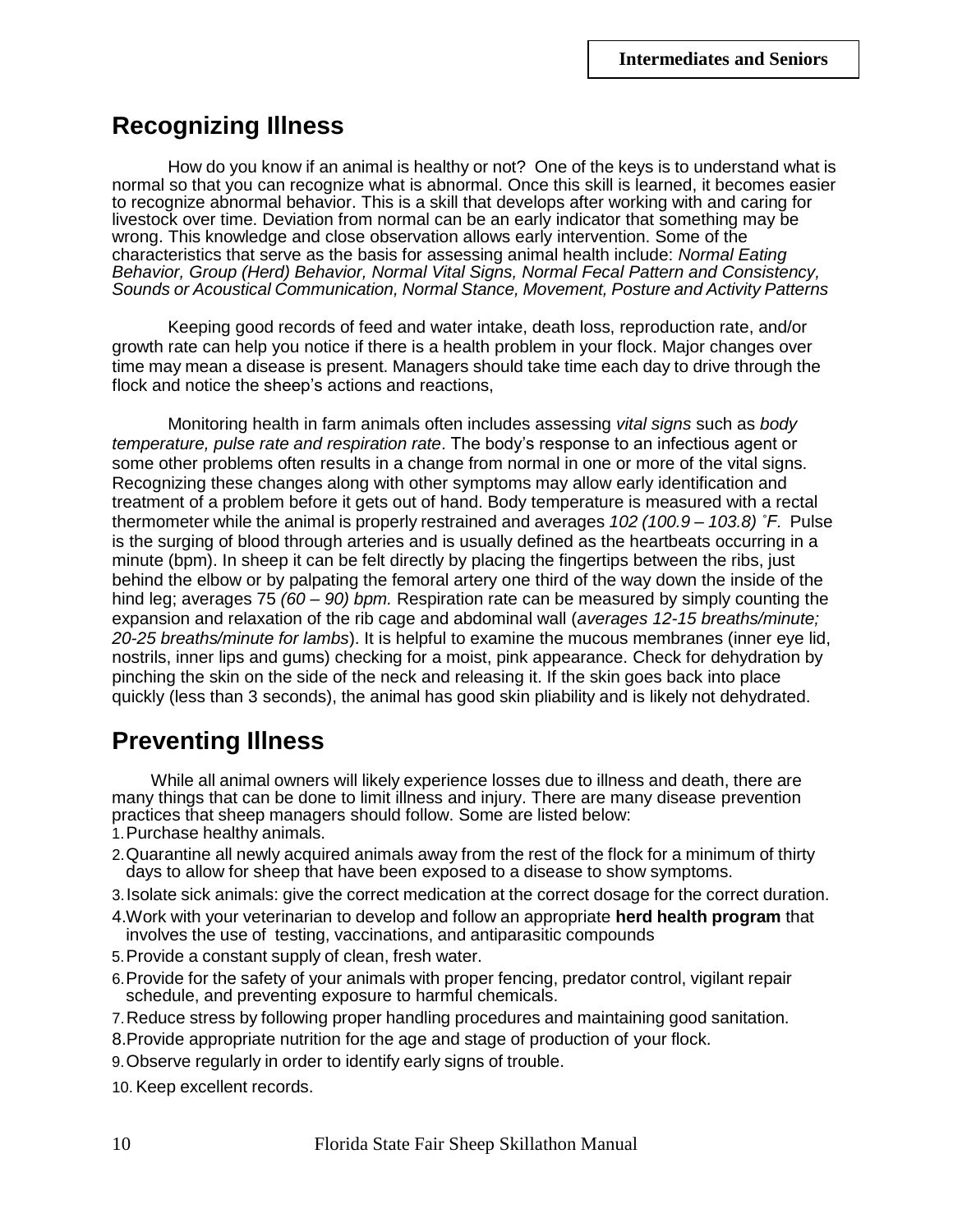# **Administering Medications and Vaccinations**

As a routine part of flock health management, sheep producers must administer medicine. This is considered a critical control point in the production chain. The best way to avoid problems associated with this critical control point is simply to follow the drug's label and package insert and to identify each animal that receives the drug at the time you administer it. This way you won't forget to identify the animal and risk sending an animal to slaughter with tissue residues.

It is important to **administer** drugs properly. There are two key elements: (1) route of **administration** (the way you get it into the animal), and (2) dosage (the amount you give to the animal and the interval at which you give it). There are seven ways drugs can be **administered**: **Subcutaneous** 

- Oral
- Intramuscular
- Intramammary
- Intravenous
- Intrauterine

Topical

Each of these techniques may bring about undesirable behavioral responses so you must properly restrain the animal and protect yourself. Topical treatments may be dangerous to humans so you should wear gloves and follow all safety precautions of the manufacturer. Medications given by mouth may be fed, loaded into a balling gun, or mixed into a drench or a dose syringe. Care should be taken that the animal does not choke and fluids are not forced into the lungs.

# **How to Give an Injection**



Vaccines and many medications must be given by injection. When learning to give an injection, some of you may find it easier to practice on an orange or banana because fruit cannot feel pain. The discomfort that an animal getting a shot feels is similar to the discomfort that you feel when you get shots from your doctor. When giving an injection to an orange or banana, we must remember that it is somewhat different than giving an injection to a live animal. The live animal may move around and the skin may be harder to get the needle through.

There are two main types of injections given on the farm *subcutaneous* (Sub-Q) or *intramuscular* (I.M.). The subcutaneous injection is given just under the skin and the intramuscular injection is given within the muscle tissue. On your orange, the peel is comparable to the skin on an animal, the orange sections are comparable to the muscles and the area in between these two is the comparable to the subcutaneous space.

To draw up an injection, wipe the vial top (rubber stopper) with an alcohol moistened cotton ball to disinfect it. Make certain the needle is securely attached to the syringe by inserting the plunger portion of the syringe into the open end of the syringe and twisting the needle onto the syringe tip. Remove the cap - do not touch the needle. Draw the plunger back to fill the syringe with an amount of air equal to the amount of vaccine you want to inject. Push the needle (with syringe) through the rubber stopper of vaccine and inject air - this prevents a vacuum from forming as you draw the vaccine out. Turn the vaccine vial (with needle/syringe still inserted) upside down, and draw out the desired amount of vaccine. Turn vial right-side up, remove needle/syringe, and cap needle until ready to use.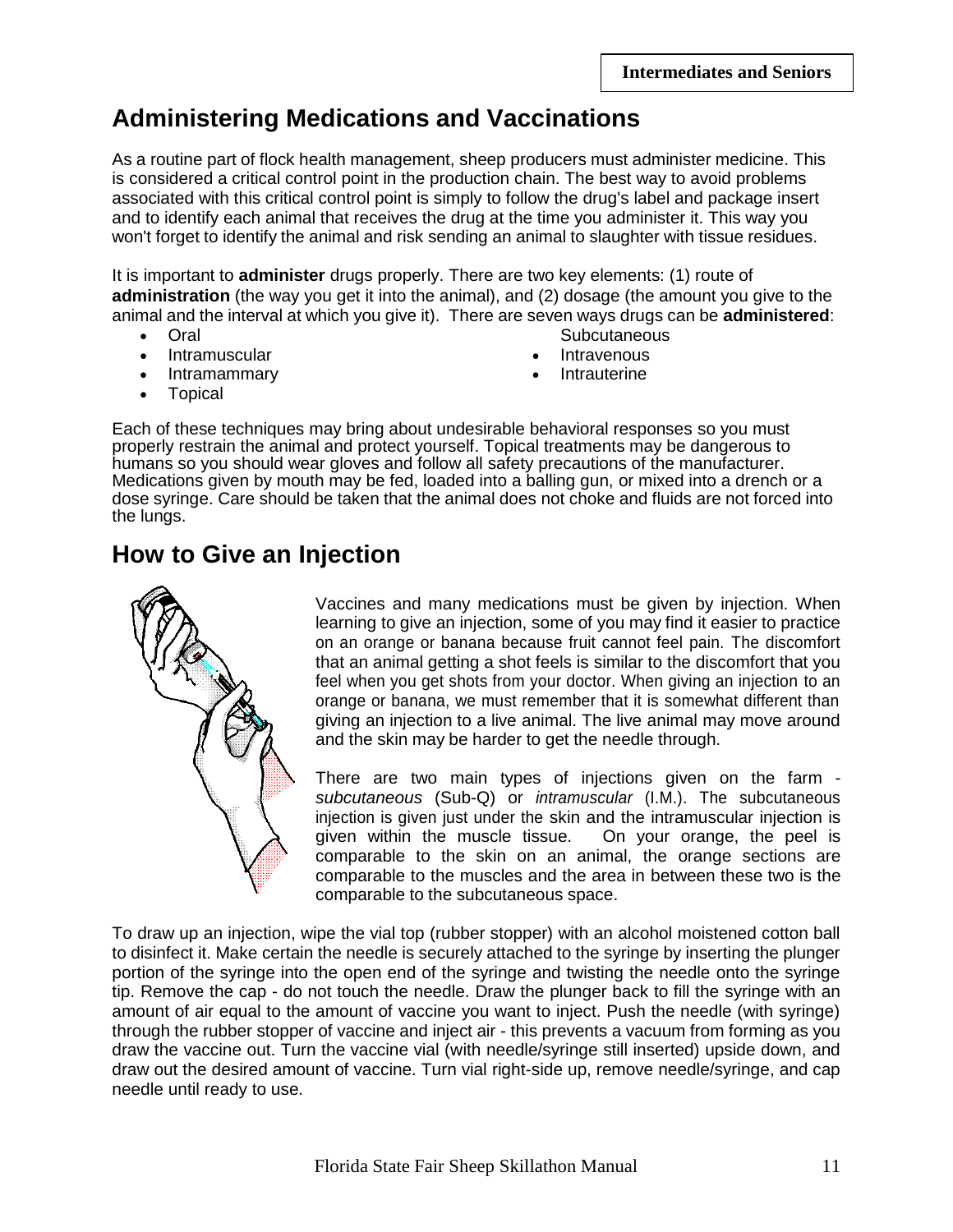#### **To give a subcutaneous injection:**

Place the needle just under the skin by picking up a fold of skin on the neck or shoulder between your fingers and insert the needle just under the fold of skin. Push the plunger to expel the injection into the animal.

#### **To give an intramuscular injection:**

The needle must penetrate the muscle. Draw up the material as before. You may wish to rub the animal vigorously with your fingertips where you are going to give the shot to desensitize them to the stick and then quickly put the needle through the skin and into the muscle. After the needle is in the muscle, push the material into the animal with the plunger. When the syringe is empty, remove the needle and syringe from the animal making sure that the needle is still attached and replace the cap to prevent injury. Intramuscular injections should be given in the neck region. Injection site blemishes may include abscesses or scar tissue. Packers and processors have problems with injection sites in the hip area because they have to trim away product from this high value area. If given the option of subcutaneous or intramuscular, always choose subcutaneous.

Always use sterile equipment as dirty equipment could cause infections at the injection site. Remember to dispose of all needles and biological wastes properly. Since animal species differ, the route of injections and the types of vaccines and medications needed are different. It is important that you consult your veterinarian before giving any shots and always READ THE LABEL and FOLLOW INSTRUCTIONS. Proper animal identification and record keeping are vital components of your livestock management program. Remember to always WRITE IT DOWN.

### **Injection Site Management**

Selection of appropriate injection sites is very important for the well being of the animal to avoid abscesses and nerve damage. Since most livestock eventually end up in the retail case, it is also important to choose injection sites wisely so there is no adverse effect on the products for sale. Problems and concerns for food safety fall under 3 areas: injection site management, residue avoidance (antibiotics, chemicals and feed contaminations) and foreign object avoidance (broken needles). A *Sheep Safety and Quality Assurance Implementation* program was developed for sheep producers. For detailed information visit: [https://d1cqrq366w3ike.cloudfront.net/http/DOCUMENT/SheepUSA/2013%20Updated%20SSQ](https://d1cqrq366w3ike.cloudfront.net/http/DOCUMENT/SheepUSA/2013%20Updated%20SSQA%20Manual.pdf) [A%20Manual.pdf](https://d1cqrq366w3ike.cloudfront.net/http/DOCUMENT/SheepUSA/2013%20Updated%20SSQA%20Manual.pdf)

Relative to injections, keep in mind the following:

If intramuscular (IM) medications must be used, administer them in the neck and never exceed 5 cc per IM injection site. If 12 cc is the calculated dose, use three, 4 cc injections instead of two, 6 cc injections. The volume of solution injected at one site will directly influence tissue damage, scar tissue and potential abscesses. Always use subcutaneous (SQ; under the skin) if that is an option. Intravenous (IV; in the vein) route of administration should only be done under supervision of a veterinarian by a very experienced individual when permitted by the product's label. Check product labels closely and administer the product as specified on the label. If possible, select products that have subcutaneous (SQ) as an approved route of administration. Ask suppliers to find products that have SQ, oral routes of administration rather than intramuscular (IM; in the muscle) route of administration**.**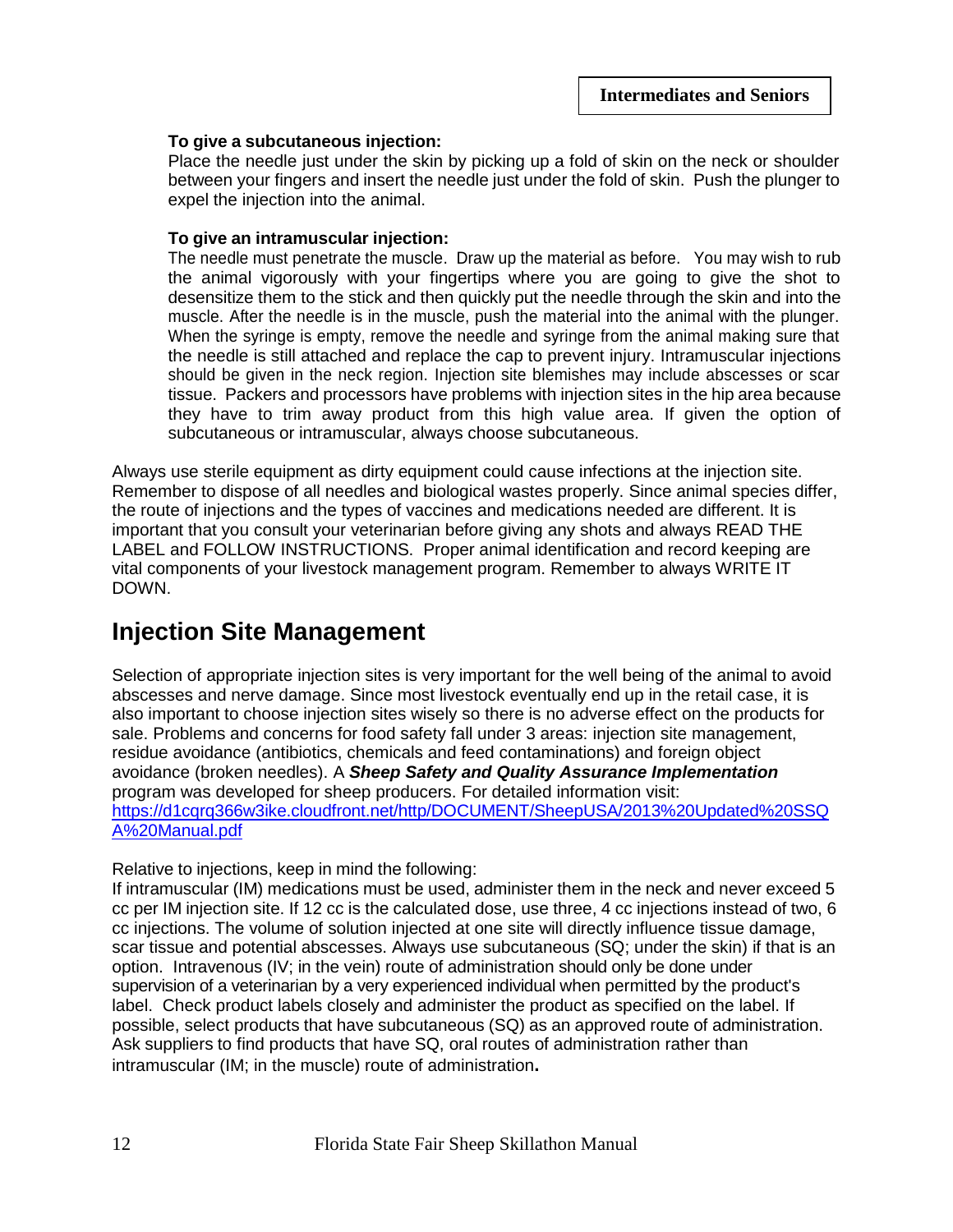**Intermediates and Seniors** 

# **Giving Injections**



Investigate needle gauges to find the correct size for your project animal and product administered. (Gauge numberincreases as needle diameter decreases.)

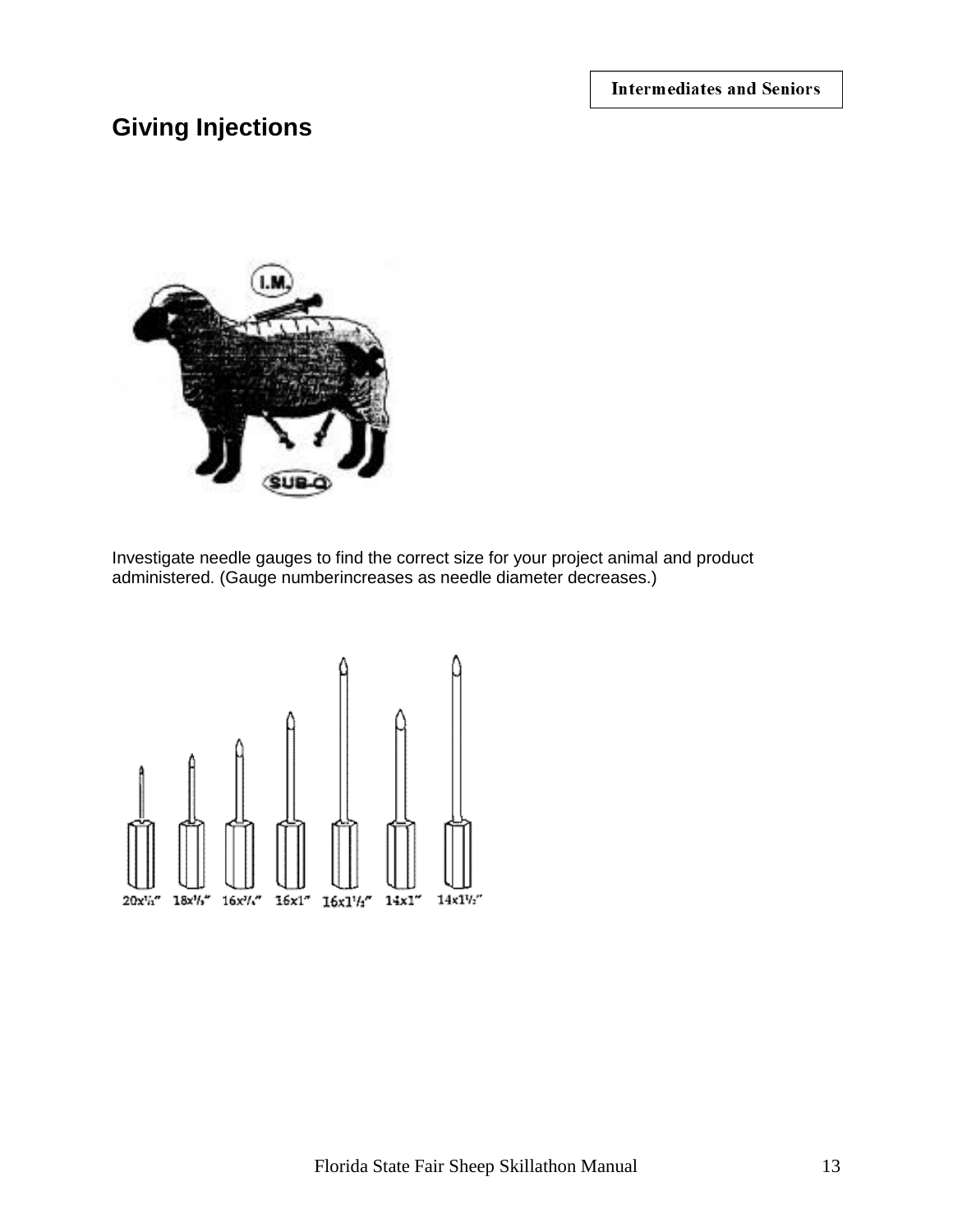# **Internal Parasites in Sheep**

Internal parasites are organisms which live in and feed on internal body tissue or fluid for at least a portion of their life cycle. One of the largest health concern for one's sheep will likely be controlling internal parasites. Worms are a common internal parasite in sheep. Barber pole worms, roundworms, lungworms, whipworms, and nodular worms are some of the major internal parasite concerns in sheep. Protozoal diseases, usually coccidiosis, can also be a problem in sheep. A healthy sheep in a clean pen or pasture typically will not develop coccidiosis. Liver flukes can also be an issue in sheep.

Keep pens or pastures as clean as possible. This will help protect sheep from parasites and disease. Worms and other internal parasites can rob the animal of weight gain and thriftiness. Several anthelmintics (dewormers) are approved to use in sheep. As with any drug, follow label directions.

Symptoms of internal parasite infestation in sheep include weight loss, diarrhea, depression, listlessness, fast breathing, and bottle jaw. To diagnose parasite infestation, most will analyze a fecal sample under a microscope. For more information read these Extension publications: [https://smallfarms.oregonstate.edu/sites/agscid7/files/em9055.pdf#:~:text=Parasites%20commonly%20fo](https://smallfarms.oregonstate.edu/sites/agscid7/files/em9055.pdf#:~:text=Parasites%20commonly%20found%20in%20sheep%20and%20goats%20can,common%20of%20which%20are%20coccidia%20%28Eimeria%20or%20Isospora%29) [und%20in%20sheep%20and%20goats%20can,common%20of%20which%20are%20coccidia%20%28Ei](https://smallfarms.oregonstate.edu/sites/agscid7/files/em9055.pdf#:~:text=Parasites%20commonly%20found%20in%20sheep%20and%20goats%20can,common%20of%20which%20are%20coccidia%20%28Eimeria%20or%20Isospora%29) [meria%20or%20Isospora%29](https://smallfarms.oregonstate.edu/sites/agscid7/files/em9055.pdf#:~:text=Parasites%20commonly%20found%20in%20sheep%20and%20goats%20can,common%20of%20which%20are%20coccidia%20%28Eimeria%20or%20Isospora%29) and [https://www.uaex.edu/farm-ranch/animals-forages/sheep](https://www.uaex.edu/farm-ranch/animals-forages/sheep-goats/internal-parasite-control.aspx)[goats/internal-parasite-control.aspx.](https://www.uaex.edu/farm-ranch/animals-forages/sheep-goats/internal-parasite-control.aspx)



*An illustration of the life cycle of an internal parasite in sheep. Source: https://resources.ext.vt.edu/*

# **External Parasites in Sheep**

External parasites live outside the body and feed on the skin/hair/wool/skin/blood of the animal for at least one part of its life cycle. External parasites can make an animal extremely uncomfortable and affect weight gains. Lice (both biting and sucking lice) are a common external parasite in sheep. Nose bot flies, keds (or louse flies), mites, fleas, and fly maggot larvae can also infest sheep. Insecticides are available to treat external parasites in extreme cases; check with your veterinarian or county Extension agent for advice. For more information on external parasites read this publication: [https://edis.ifas.ufl.edu/publication/IG129.](https://edis.ifas.ufl.edu/publication/IG129)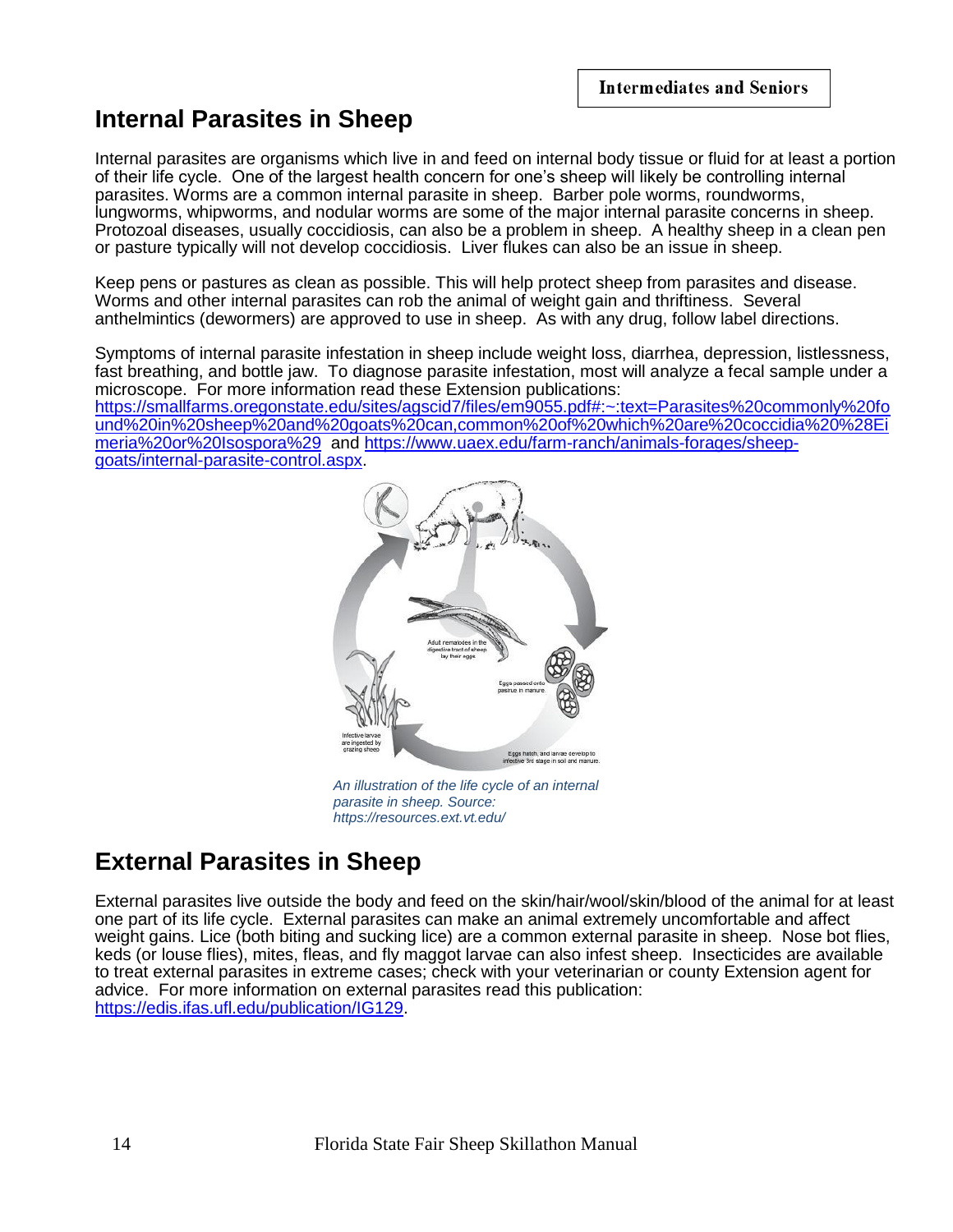# **Estimating Body Weight**

One challenge in administering medications is determining the proper dose. Many medications base the dose on body weight. If you do not have a scale available, you should have a method of estimating weight that is fairly accurate so you do not overdose or underdose your animal. Always follow label directions. Too much of a good thing is often very bad but underdosing of products like dewormers can speed up resistance by the parasites. Weight tapes are available that are fairly accurate or you can measure your animal and calculate weight

Step 1: Measure the circumference (heart girth) from a point slightly behind the shoulder blade, hence down over the foreribs and under the body, behind the elbow (distance C of figure below). In unshorn sheep, be sure to part, or compress the wool, to ensure an accurate heart girth measurement.

Step 2: Measure the length of body, from the point of the shoulder to the point of the rump (pinbone), in inches (distance A-B of figure below).

Step 3: Take the values obtained in steps 1 and 2 and apply the following formula to calculate body weight:

#### **Heart girth2 X body length ÷ 300 = weight in pounds**



### **Calculating Dosages**

Read medication labels carefully when calculating doses. Keep in mind  $1 \text{ cc} = 1 \text{ ml}$ .

Example 1: Your 50 pound lamb needs to be treated for internal parasites. The recommended dose is 1 ml/100 pounds body weight of dewormer. How much dewormer should you administer to your lamb?

#### *50lb X 1ml/100lb = 0.5ml*

Example 2: A 50 pound sick animal requires an injection of antibiotic at a dosage rate of 2,500 units/pound. The antibiotic to be used contains 100,000 units/ml. How much antibiotic should the producer give to the animal?

- Step 1: Calculate how many units a 50 pound animal needs. *2,500 units/lb X 50 lbs = 125,000 units*
- Step 2: Calculate how many mls. of the antibiotic would deliver the needed units. *125,000 units / 100,000 units/ml = 1.25 mls.*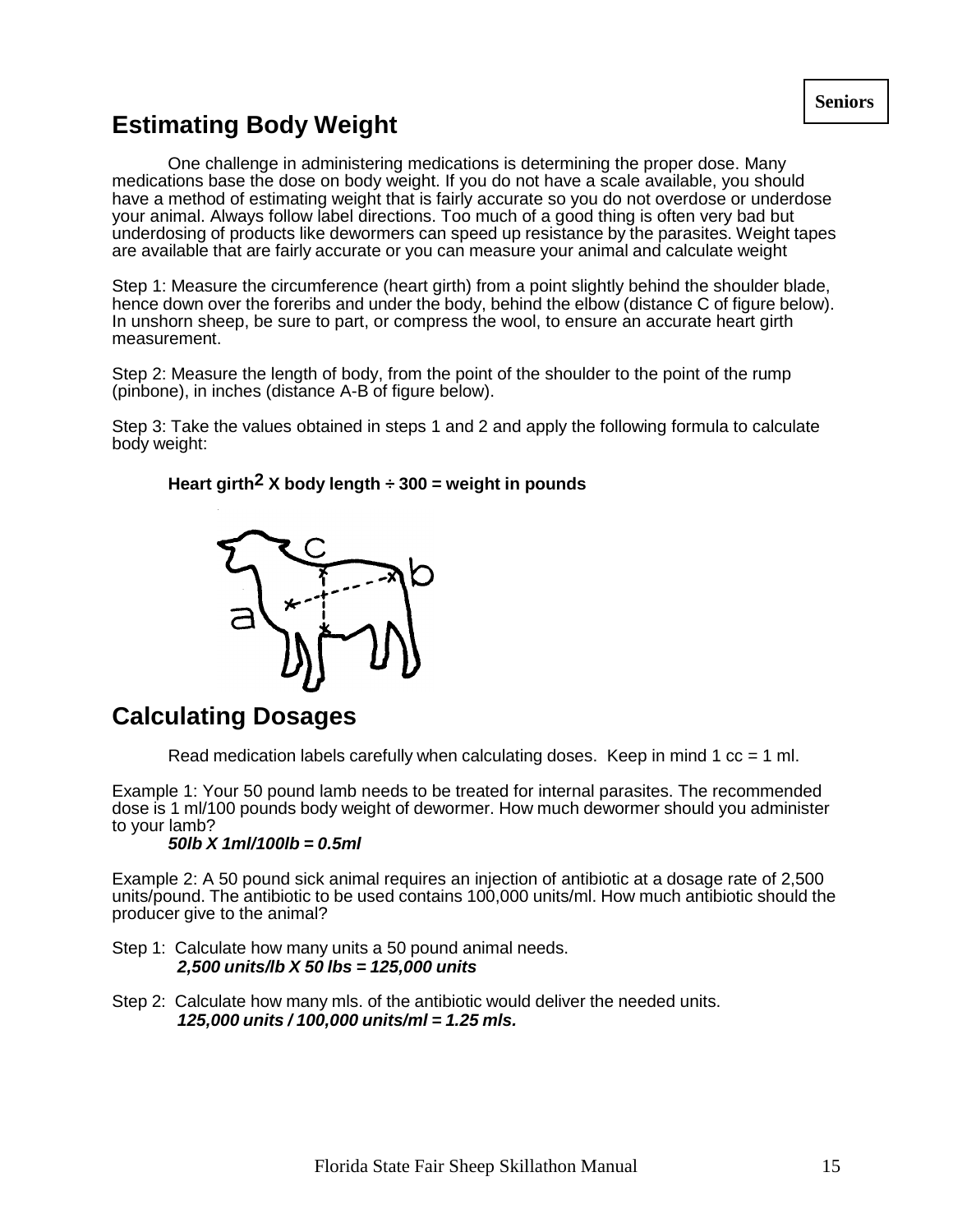### **Medication Labels**

Manufacturers of pharmaceutical products follow strict guidelines in labeling their products. Understanding what is on the label and how to use the information is a critical skill for livestock health care management. Using the picture shown here, study the labels on the products you routinely use on your project animals.



The use of tradenames in this publication is solely for the purpose of providing specific information. It is not a guarantee, warranty, or endorsement of the products named and does not signify that they are approved to the exclusion of others.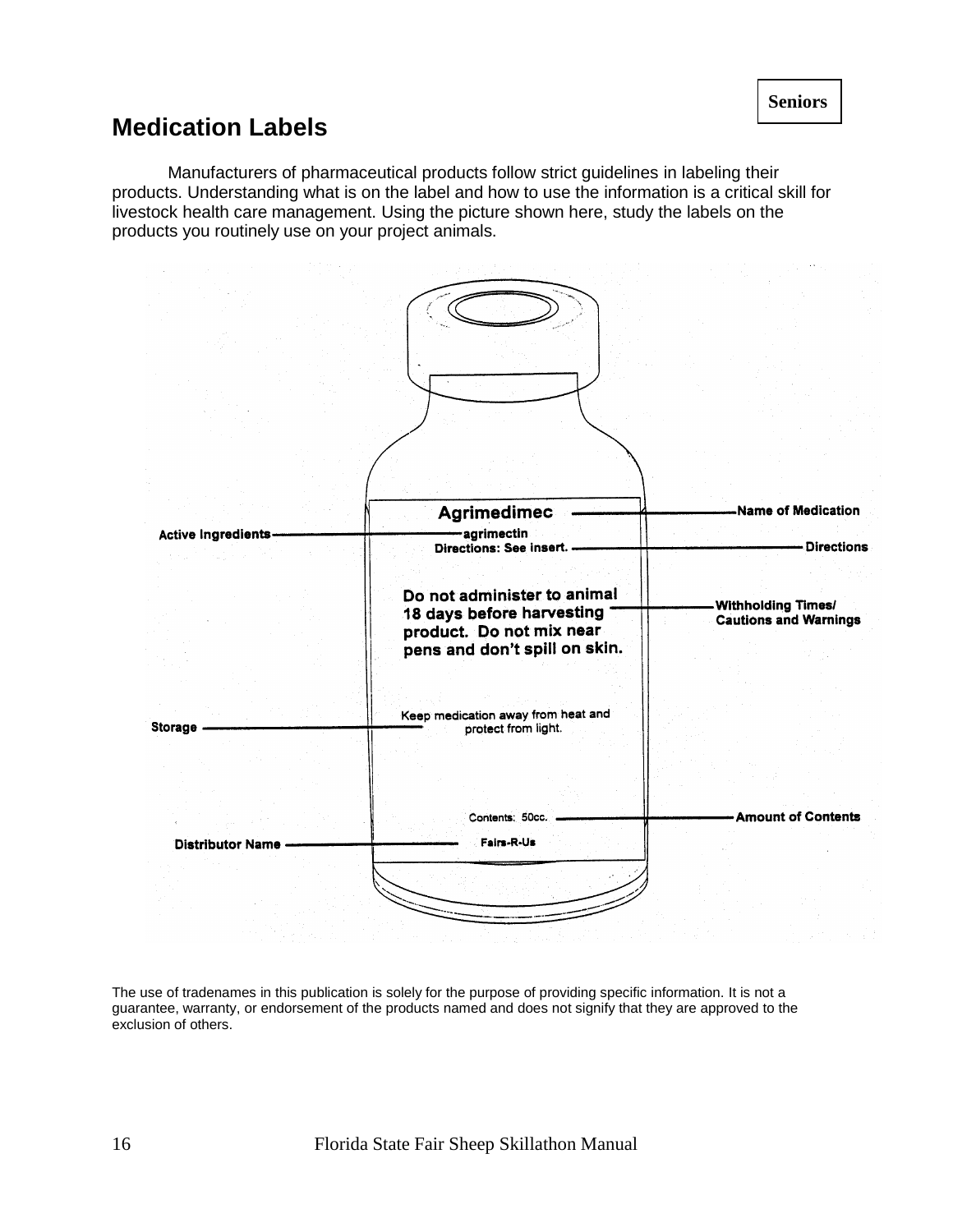# **Medication Calculations**

Be prepared to read a medication label and calculate when to administer booster shots, withdrawal times, etc.

| Sunday | Monday | Tuesday                                  | Wednesday              | Thursday | Friday | Saturday |
|--------|--------|------------------------------------------|------------------------|----------|--------|----------|
|        | 2      | ◠<br>Gave Animal<br>C<br>Antibiotic Shot | 4                      | 5        | 6      |          |
| 8      | 9      | 10                                       | 11                     | 12       | 13     | 14       |
| 15     | 16     | 17                                       | 18 Harvested<br>Animal | 19       | 20     | 21       |
| 22     | 23     | 24                                       | 25                     | 26       | 27     | 28       |
| 29     | 30     |                                          |                        |          |        |          |

| Sunday | Monday | Tuesday | Wednesday | Thursday | Friday | Saturday |
|--------|--------|---------|-----------|----------|--------|----------|
|        |        |         | ႒         | 3        |        | 5        |
| 6      |        | 8       | 9         | 10       | ◢      | 12       |
| 13     | 14     | 15      | 16        | 17       | 18     | 19       |
| 20     | 21     | 22      | 23        | 24       | 25     | 26       |
| 27     | 28     | 29      | 30        | 31       |        |          |

#### **QUESTIONS:**

Looking at the first calendar, if a medication that had a 32 day withdrawal time was administered on the 3rd, is it proper protocol for the animal to be harvested on the 18th? Why?

Using the calendar above, when could your animal be safely harvested if administered the antibiotic on the 3rd?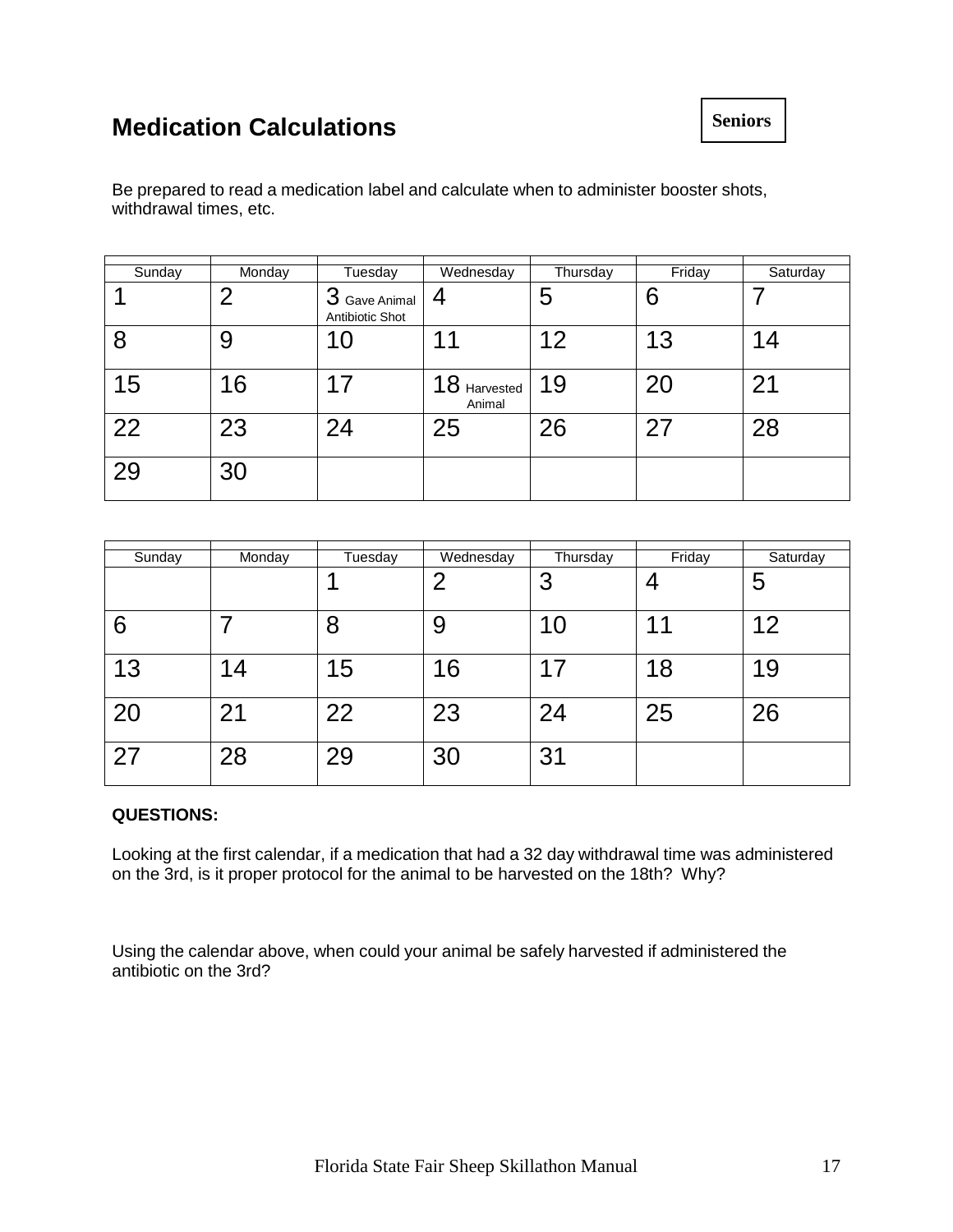# **Sheep Diseases**

Some people like to remark that sheep are born looking for a place to die. The statement is an exaggeration but there are many afflictions that sheep can be affected by. Gastrointestinal diseases include enterotoxemia, Johnes disease, ketosis, acidosis, bloat, scours and hardware disease. Infectious diseases include brucellosis, foot rot, listeriosis, sore mouth, pneumonia ringworm, scrapie and Q-fever. Of course they can suffer from mastitis just like dairy cows or goats. They can get pink eye, rabies, tetanus and many other common livestock diseases. They can be plagued by internal and external parasites. Details on several diseases are outlined below. An excellent source for learning about sheep diseases, complete with pictures is: <http://www.sheep101.info/201/diseasesa-z.html>

| Name:<br>Common Name:<br>Cause:<br>Major Symptoms:<br>Prevention: | <b>Club Fungus Disease</b><br>Woolrot, Lumpy wool, Ovine ringworm, Ovine dermatopytosis<br><b>Fungus</b><br>Presence of thick scaly, usually round-appearing, pustules on the skin,<br>typically found on the ears and face, but can be found all over the body.<br>Use rubber surgical gloves when handling infected sheep, avoid nicking or<br>cutting sheep while shearing. Keeping the sheep's area sanitary, as well<br>as the sheep. If an outbreak occurs quarantine the infected sheep to<br>control any further spreading.                                                                            |
|-------------------------------------------------------------------|----------------------------------------------------------------------------------------------------------------------------------------------------------------------------------------------------------------------------------------------------------------------------------------------------------------------------------------------------------------------------------------------------------------------------------------------------------------------------------------------------------------------------------------------------------------------------------------------------------------|
| Name:<br>Common Name:<br>Cause:<br>Major Symptoms:<br>Prevention: | Enterotoxemia<br>"Over eating" or pulpy kidney<br>Bacteria Clostridium perfringens Type C and D<br>Periodic muscular tremors and convulsion foaming at the mouth, grinding<br>of the teeth, and oscillations of the eyes are all signs of Enerotoxemia.<br>Death usually occurs within two hours of signs.<br>Properly timed and well balanced rations along with vaccinations and<br>booster will help with any outbreaks. Likewise gradual transition between<br>roughage feed to a highly concentrated ration, about 2 to 3 weeks                                                                           |
| Name:<br>Common Name:<br>Cause:<br>Major Symptoms:<br>Prevention: | Contagious Ecthyma<br>Sore Mouth, CE, Orf<br><b>Virus</b><br>With an infection of contagious ecthyma sheep will show sings of<br>formation of vesicles, pustules and thick scabs on the lips, nostrils, face,<br>eyelids, teats, udder, feet and occasionally inside the moth.<br>Vaccination of the whole flock, the disease must run its whole course, so<br>vaccination should happen before an out break.                                                                                                                                                                                                  |
| Name:<br>Common Name:<br>Cause:<br>Major Symptoms:<br>Prevention: | E. Coli Scours<br><b>Watery Mouth</b><br>Bacteria, Escherichia Coli<br>Sheep infected with E. Coli Scours will show signs of diarrhea,<br>dehydration, depression, going off their feed, a decrease in gut mobility<br>resulting in a painful slightly bloated appearance to the abdomen, they will<br>salivate from the mouth, and the mouth will be cool to the touch.<br>Good sanitation is the most important prevention tool for this disease. Re-<br>hydrating the lamb, giving antibiotics prescribed by a vet, and making sure<br>adequate amounts of colostrum are obtained in the lamb, are measures |